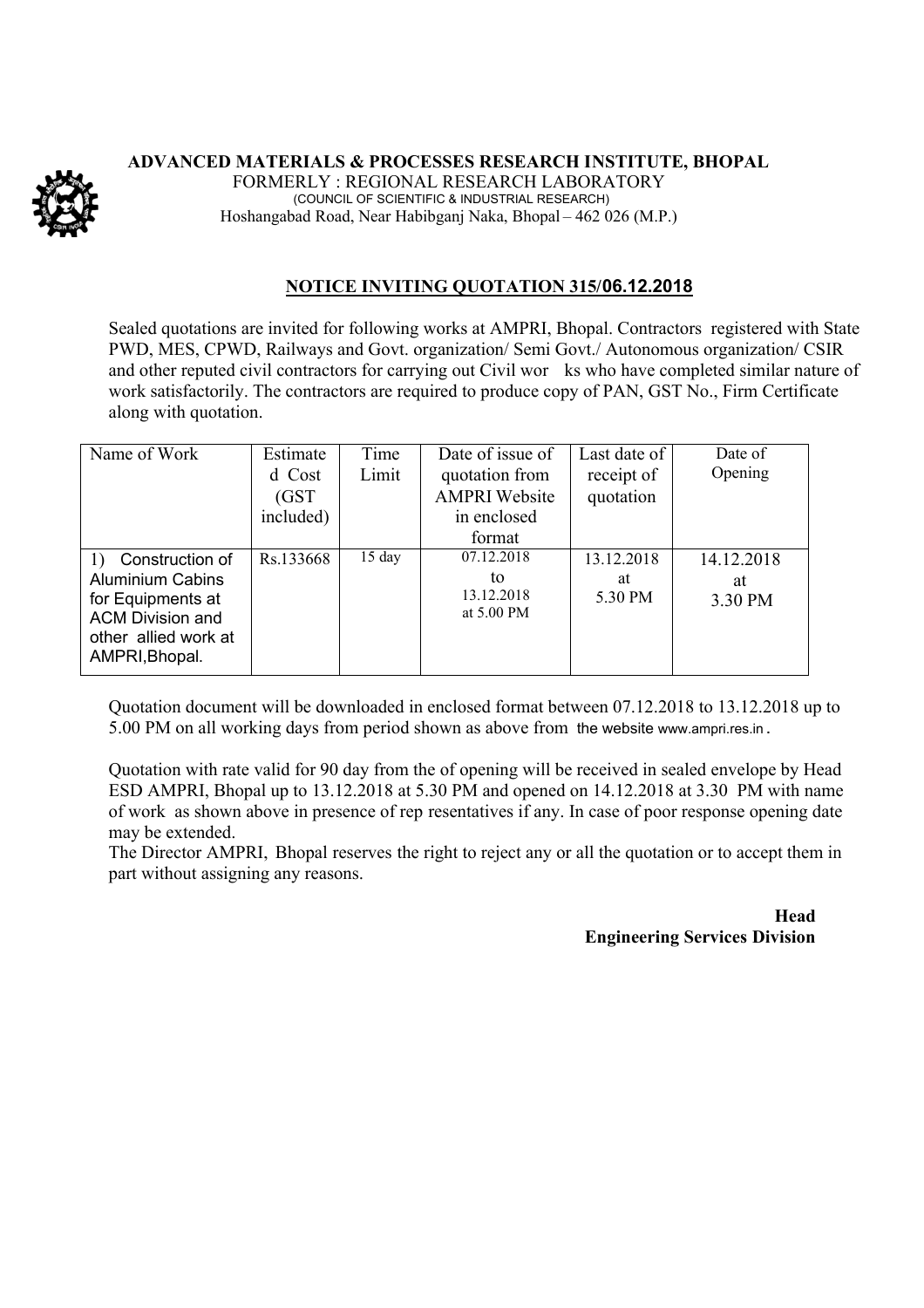**Quotation**

Date : …..………

To,

The Director AMPRI, Bhopal

Sub : Quotation for Construction of Aluminium Cabins for Equipments at ACM Division and other allied work at AMPRI,Bhopal

Ref No.: (315/ 06.12.2018)

| S.No. | <b>Description of Item</b>                                                                                                                                                                                                                                                                                                       | Quantity | <b>Unit</b> | Rate         | <b>Amount</b> |
|-------|----------------------------------------------------------------------------------------------------------------------------------------------------------------------------------------------------------------------------------------------------------------------------------------------------------------------------------|----------|-------------|--------------|---------------|
|       |                                                                                                                                                                                                                                                                                                                                  |          |             |              |               |
| 1     | P/F powder coated aluminum partition<br>with ISI maked 12 mm board and 5<br>mm glass including lock, handles, door<br>closer ISI marked etc complete as per<br>$E-in-C$                                                                                                                                                          | 700      | Sft         |              |               |
| 3     | Removing white or color wash by<br>scrapping and sand papering and<br>preparing the surface smooth including<br>necessary repairs to scratch etc.<br>Complete.                                                                                                                                                                   | 40       | Sqm         |              |               |
| 4     | Providing and applying white cement<br>based putty of average thickness 1<br>mm, of approved brand and<br>manufacturer, over the plastered wall<br>surface to prepare the surface even<br>and smooth complete.                                                                                                                   | 40       | Sqm         |              |               |
| 5     | Wall painting with premium acrylic<br>emulsion paint of interior grade, having<br>VOC (Volatile Organic Compound)<br>content less than 50 grams/litre<br>0f<br>approved brand and manufacture,<br>including applying additional coats<br>wherever required to achieve even<br>shade and colour, and colour. Two or<br>more coats | 40       | Sqm         |              |               |
| 6     | Labour for shifting equipments etc.                                                                                                                                                                                                                                                                                              | 10       | Each        |              |               |
|       |                                                                                                                                                                                                                                                                                                                                  |          |             | <b>Total</b> |               |

(Rupees…………………………………………………………………………………)

I have enclosed copy of following documents

- 1. PAN Card
- 2. GST No.
- 3. Firm Certificate